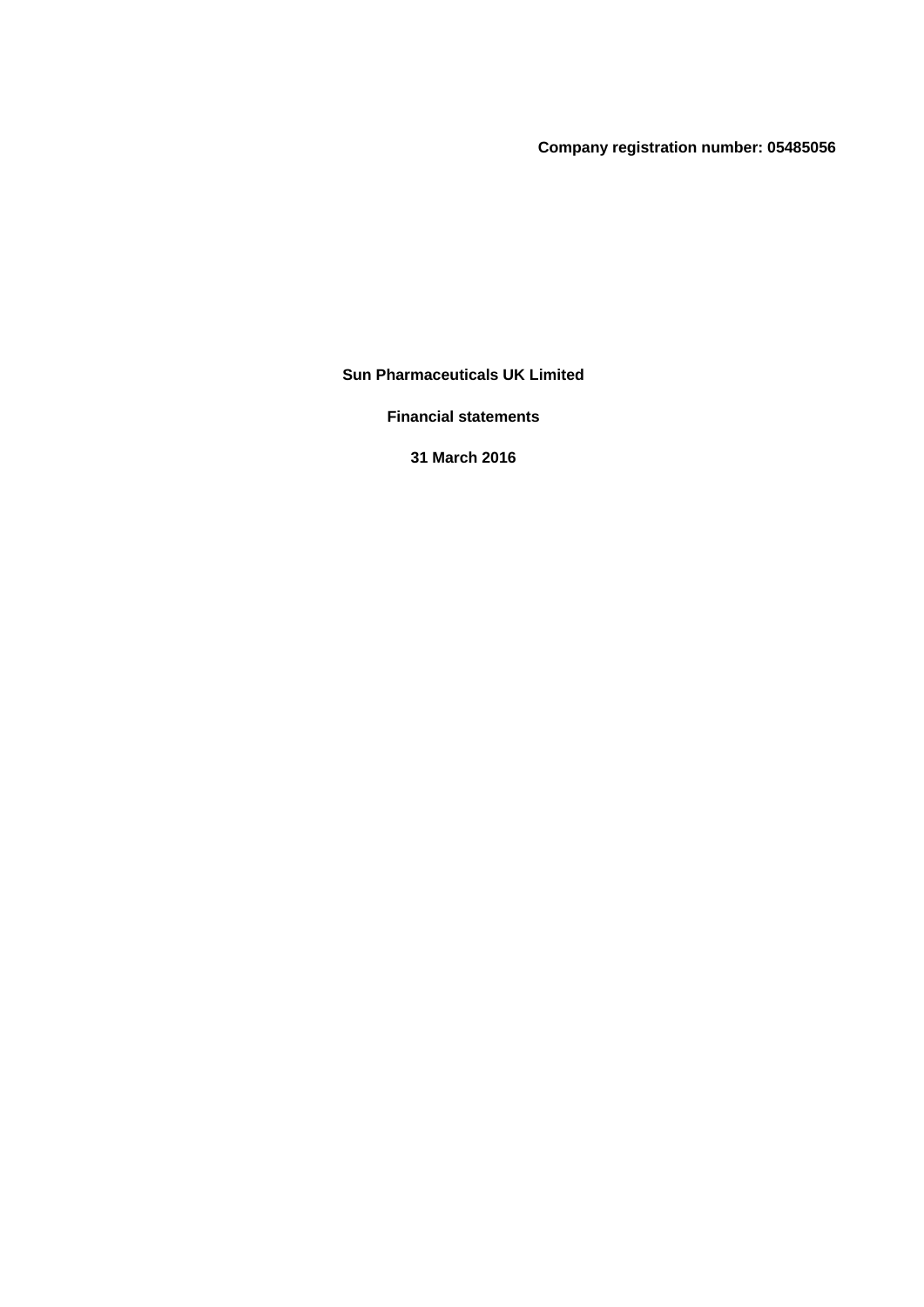# **Company information**

| <b>Directors</b>         | Mrs Hellen de Kloet<br><b>Mrs Helen Knowles</b><br>Mr Prashant Savla<br>Mr Neeraj Sharma                                                                                                 | (Resigned 2 September 2015)<br>(Appointed 3 September 2015) |
|--------------------------|------------------------------------------------------------------------------------------------------------------------------------------------------------------------------------------|-------------------------------------------------------------|
| <b>Company number</b>    | 05485056                                                                                                                                                                                 |                                                             |
| <b>Registered office</b> | Hyde Park Hayes 3<br>11 Millington Road, 5th Floor<br>Hayes<br>Middlesex<br>UB3 4AZ                                                                                                      |                                                             |
| <b>Auditors</b>          | Anderson Shaw<br><b>Chartered Certified Accountants</b><br><b>Statutory Auditors</b><br><b>Scottish Provident House</b><br>76 - 80 College Road<br>Harrow<br>Middlesex<br><b>HA1 1BQ</b> |                                                             |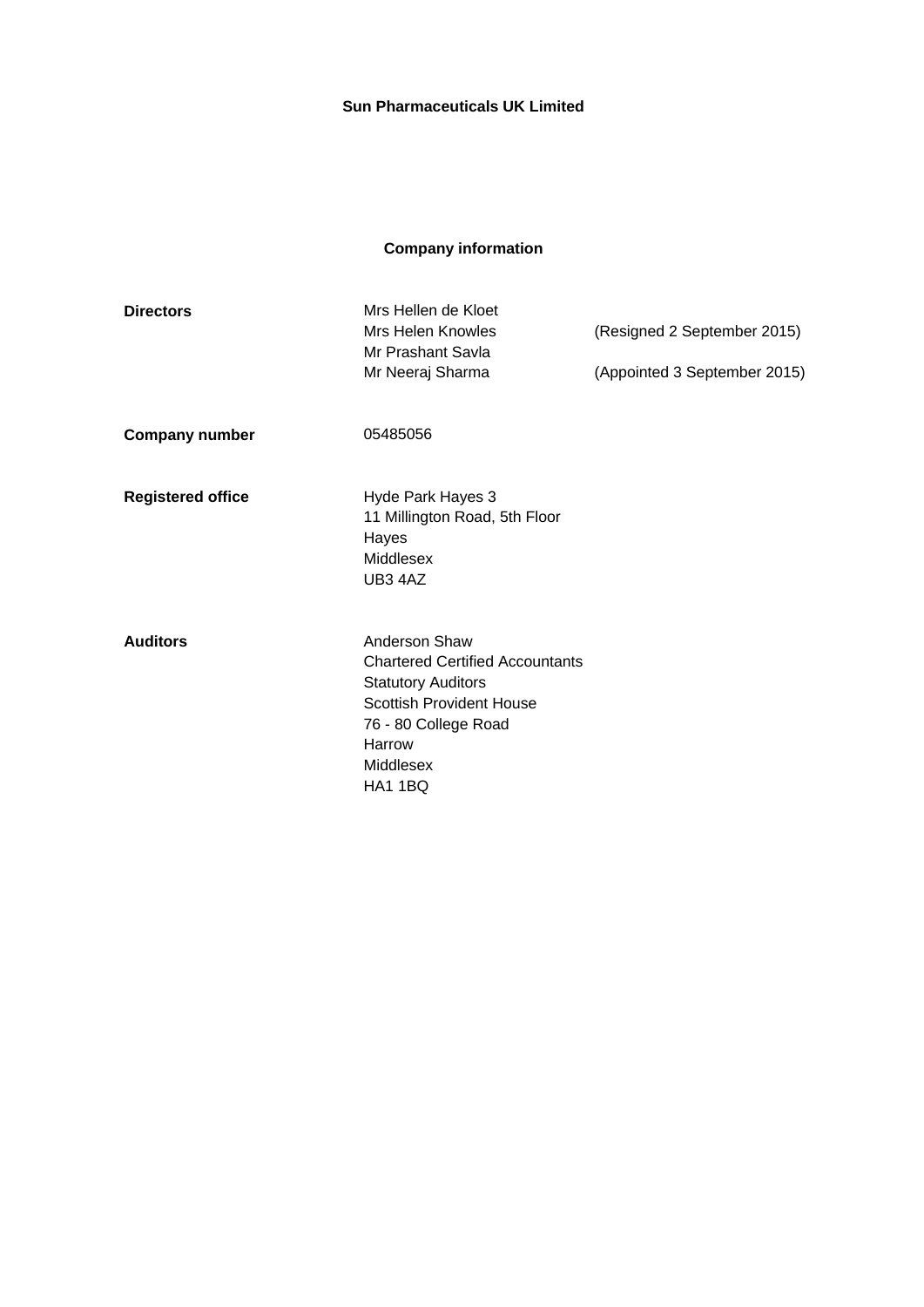# **Contents**

|                                                  | Page    |
|--------------------------------------------------|---------|
| Strategic report                                 | 1       |
| Directors report                                 | $2 - 3$ |
| Independent auditor's report to the shareholders | 4 - 5   |
| Statement of income and retained earnings        | 6       |
| Statement of financial position                  | 7       |
| Notes to the financial statements                | 8 - 15  |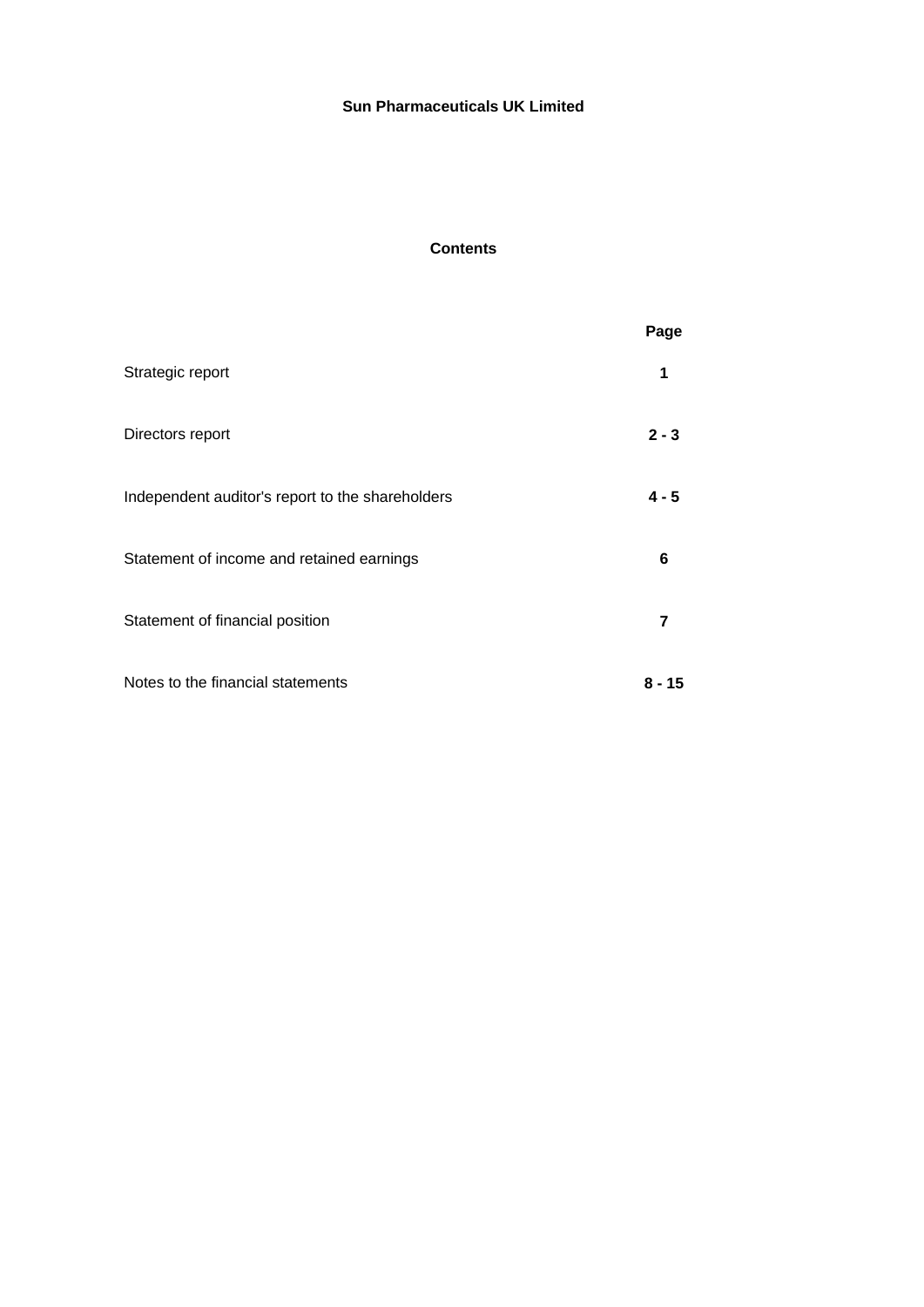## **Strategic report Year ended 31 March 2016**

## **Business overview**

As set out in the Directors' report and note 2 to the financial statements the company is insolvent and is not a going concern and accordingly has adopted the break up basis of accounting for the year. As a consequence the remaining assets and liabilities have been disclosed at values at which they are expected to be realised.

### **Financial overview**

The business has been impacted by supply issues during the year resulting in a number of products being unavailable adversely impacting both sales and gross profit.

The main key performance indicators used to monitor the business during the year are based on a total percentage of work-plan revenue and expenses. Due to the strong competition within the generic pharmaceutical sector and the impact supplies mentioned above, the revenue and the KPI for percentage of work-plan were below expectations in the year.

During the year support activities were undertaken by other group entities resulting in the restructure of operations. This restructure has resulted in one off costs being incurred.

As a result of the above factors the company has made a net loss for the year.

### **Future Developments**

The company is no longer operating as a going concern and the ongoing business has been transferred to a fellow subsidiary company effective 1 April 2016.

### **Principal risks and uncertainties facing the company**

In light of the transfer of the business to other group entities there will be no further ongoing business and accordingly there will be no material risks faced by the company going forward.

This report was approved by the board of directors on 10 May 2016 and signed on behalf of the board by:

Neeraj Sharma Director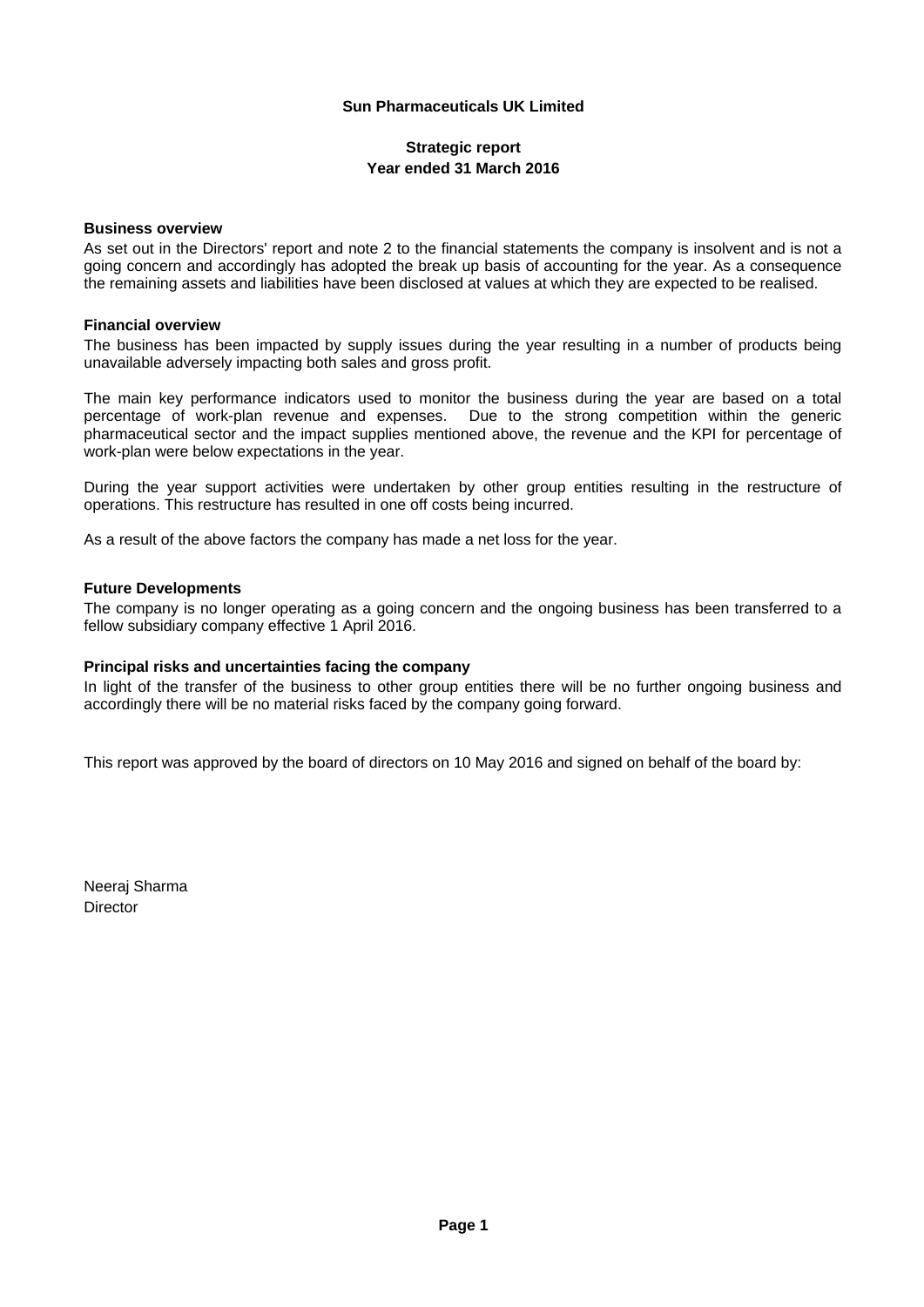# **Directors report Year ended 31 March 2016**

The directors present their report and the financial statements of the company for the year ended 31 March 2016.

# **Directors**

The directors who served the company during the year were as follows:

| Hellen de Kloet |                              |
|-----------------|------------------------------|
| Helen Knowles   | (Resigned 2 September 2015)  |
| Prashant Savla  |                              |
| Neeraj Sharma   | (Appointed 3 September 2015) |

## **Dividends**

The directors do not recommend the payment of a dividend.

## **Financial Instruments**

The Company has no third party debt. It obtains all financial support from its Parent Company by way of loans which bear commercial rates of interest.

## **Events after the end of the reporting period**

Particulars of events after the reporting period are detailed in note 17 to the financial statements.

### **Going concern**

The company has made the decision to stop trading and will transfer the remaining business to a fellow subsidiary company effective 1 April 2016. As the company is insolvent, the directors consider it inappropriate to prepare the financial statements on a going concern basis and therefore the directors have prepared these financial statements on a break-up basis as set out under the basis of preparation - note 2.

### **Statement of directors responsibilities**

The directors are responsible for preparing the strategic report, directors report and the financial statements in accordance with applicable law and regulations.

Company law requires the directors to prepare financial statements for each financial year. Under that law the directors have elected to prepare the financial statements in accordance with United Kingdom Generally Accepted Accounting Practice (United Kingdom Accounting Standards and applicable law). Under company law the directors must not approve the financial statements unless they are satisfied that they give a true and fair view of the state of affairs of the company and the profit or loss of the company for that period.

In preparing these financial statements, the directors are required to:

- select suitable accounting policies and then apply them consistently;
- make judgments and accounting estimates that are reasonable and prudent;
- state whether applicable UK Accounting Standards have been followed, subject to any material departures disclosed and explained in the financial statements.
- prepare the financial statements on the going concern basis unless it is inappropriate to presume that the company will continue in business.

The directors are responsible for keeping adequate accounting records that are sufficient to show and explain the company's transactions and disclose with reasonable accuracy at any time the financial position of the company and enable them to ensure that the financial statements comply with the Companies Act 2006. They are also responsible for safeguarding the assets of the company and hence for taking reasonable steps for the prevention and detection of fraud and other irregularities.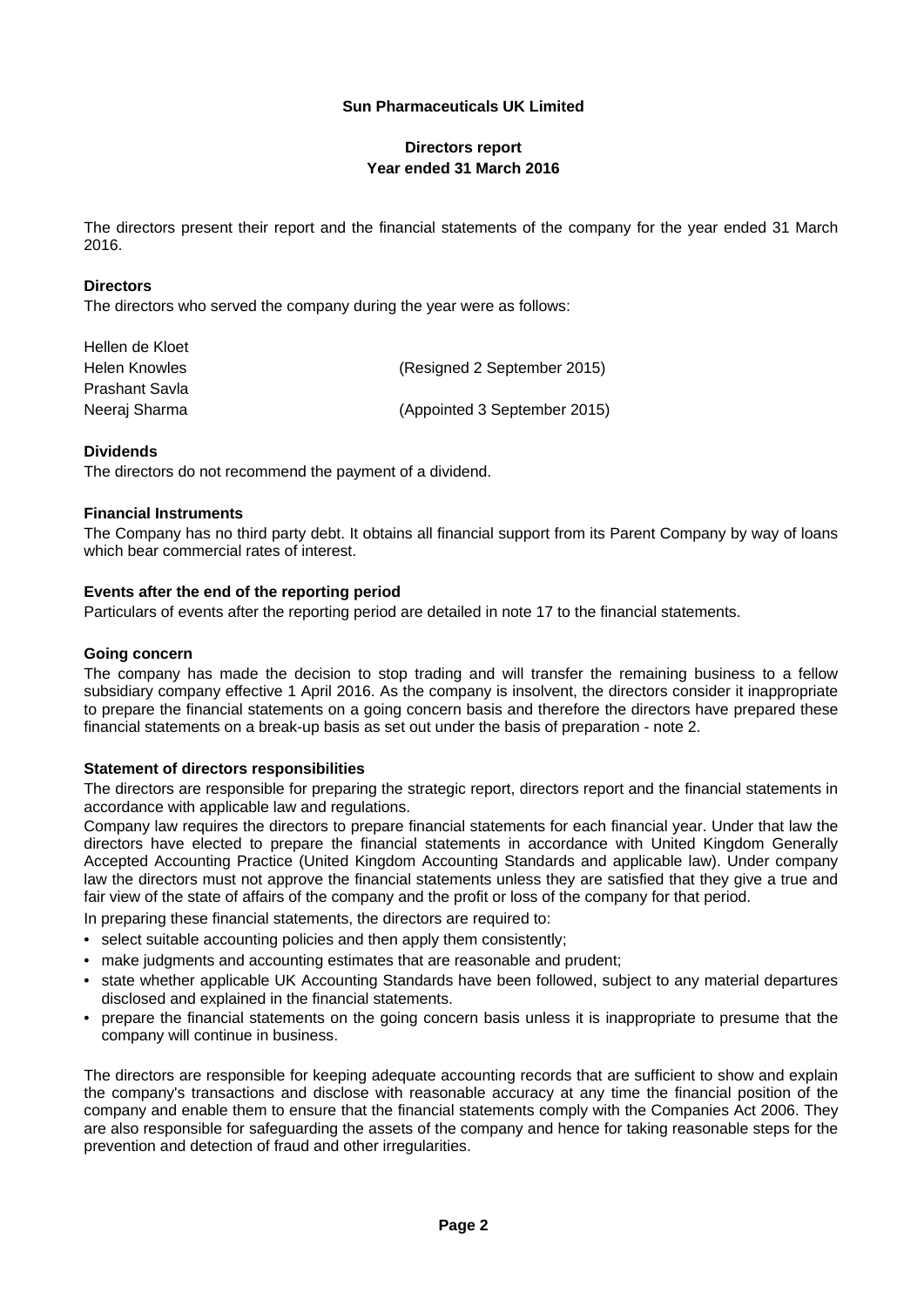# **Directors report (continued) Year ended 31 March 2016**

# **Auditor**

Each of the persons who is a director at the date of approval of this report confirms that:

- so far as they are aware, there is no relevant audit information of which the company's auditor is unaware; and
- they have taken all steps that they ought to have taken as a director to make themselves aware of any relevant audit information and to establish that the company's auditor is aware of that information.

The auditor is deemed to have been re-appointed in accordance with section 487 of the Companies Act 2006.

This report was approved by the board of directors on 10 May 2016 and signed on behalf of the board by:

Neeraj Sharma **Director**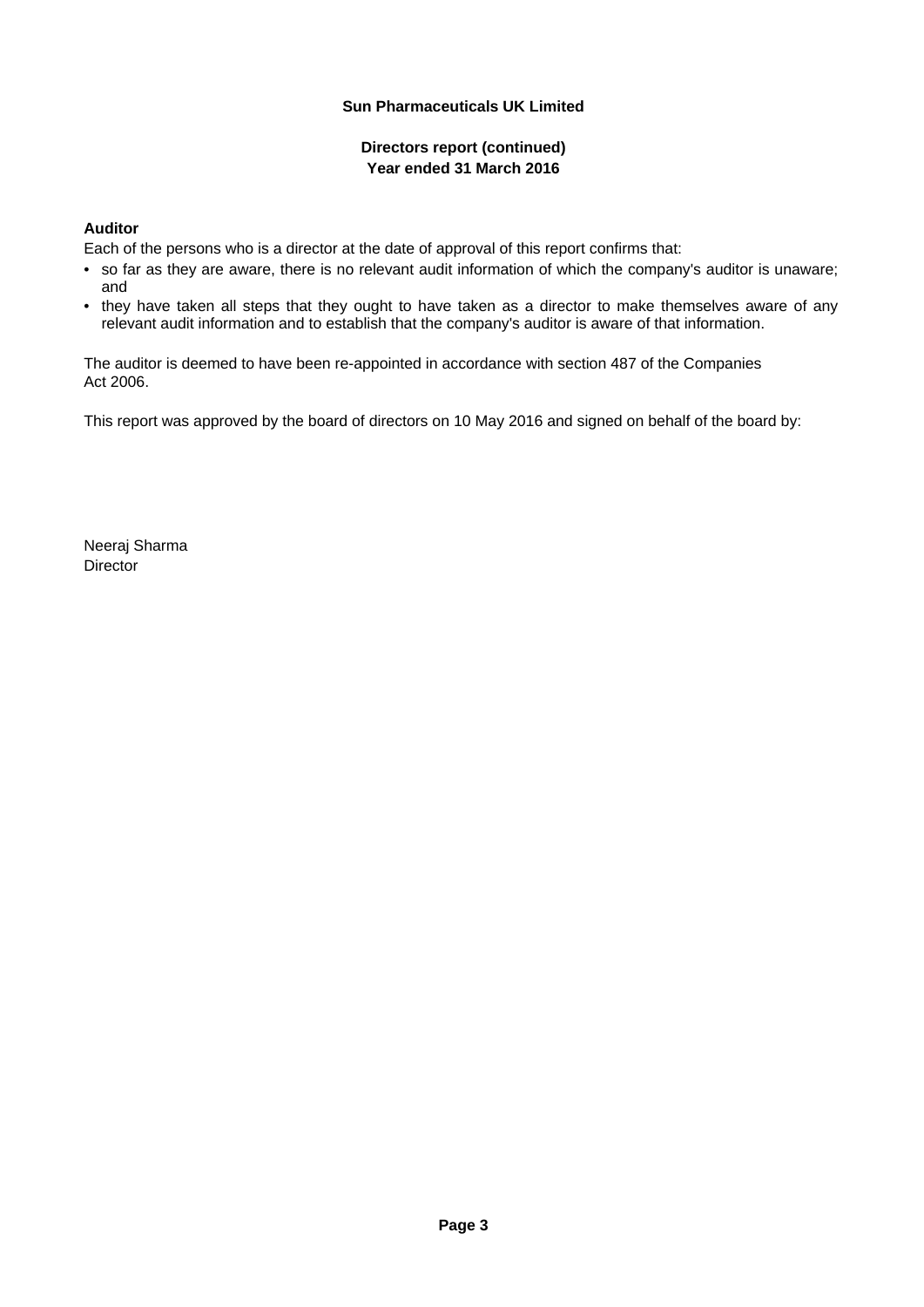## **Independent auditor's report to the shareholders of Sun Pharmaceuticals UK Limited Year ended 31 March 2016**

We have audited the financial statements of Sun Pharmaceuticals UK Limited for the year ended 31 March 2016 which comprise the statement of income and retained earnings, statement of financial position and related notes. The financial reporting framework that has been applied in their preparation is applicable law and United Kingdom Accounting Standards (United Kingdom Generally Accepted Accounting Practice). This report is made solely to the company's shareholders, as a body, in accordance with Chapter 3 of Part 16 of the Companies Act 2006. Our audit work has been undertaken so that we might state to the company's shareholders those matters we are required to state to them in an auditors report and for no other purpose. To the fullest extent permitted by law, we do not accept or assume responsibility to anyone other than the company and the company's shareholders as a body, for our audit work, for this report, or for the opinions we have formed.

### **Respective responsibilities of directors and auditor**

As explained more fully in the Directors responsibilities statement set out on pages 2 - 3, the directors are responsible for the preparation of the financial statements and for being satisfied that they give a true and fair view. Our responsibility is to audit and express an opinion on the financial statements in accordance with applicable law and International Standards on Auditing (UK and Ireland). Those standards require us to comply with the Auditing Practices Board's Ethical Standards for Auditors.

## **Scope of the audit of the financial statements**

An audit involves obtaining evidence about the amounts and disclosures in the financial statements sufficient to give reasonable assurance that the financial statements are free from material misstatement, whether caused by fraud or error. This includes an assessment of: whether the accounting policies are appropriate to the company's circumstances and have been consistently applied and adequately disclosed; the reasonableness of significant accounting estimates made by the directors; and the overall presentation of the financial statements. In addition, we read all the financial and non-financial information in the Directors report and the Strategic report to identify material inconsistencies with the audited financial statements and to identify any information that is apparently materially incorrect based on, or materially inconsistent with, the knowledge acquired by us in the course of performing the audit. If we become aware of any apparent material misstatements or inconsistencies we consider the implications for our report.

### **Opinion on financial statements**

In our opinion the financial statements:

- give a true and fair view of the state of the company's affairs as at 31 March 2016 and of its loss for the year then ended;
- have been properly prepared in accordance with United Kingdom Generally Accepted Accounting Practice; and
- have been prepared in accordance with the requirements of the Companies Act 2006.

## **Emphasis of matter**

In forming our opinion on the financial statements, which is not modified, we have considered the adequacy of the disclosures made in the notes to the financial statements. The directors have resolved to cease trading on 1 April 2016 and the financial statements have not been prepared on a going concern basis. The financial statements have been prepared on a break up basis which in the main, use the accounting policies notes in respect of (i) basis of preparation, (ii) going concern and (iii) stocks, to which we draw your attention to.

### **Opinion on other matter prescribed by the Companies Act 2006**

In our opinion the information given in the Directors report and the Strategic report for the financial year for which the financial statements are prepared is consistent with the financial statements.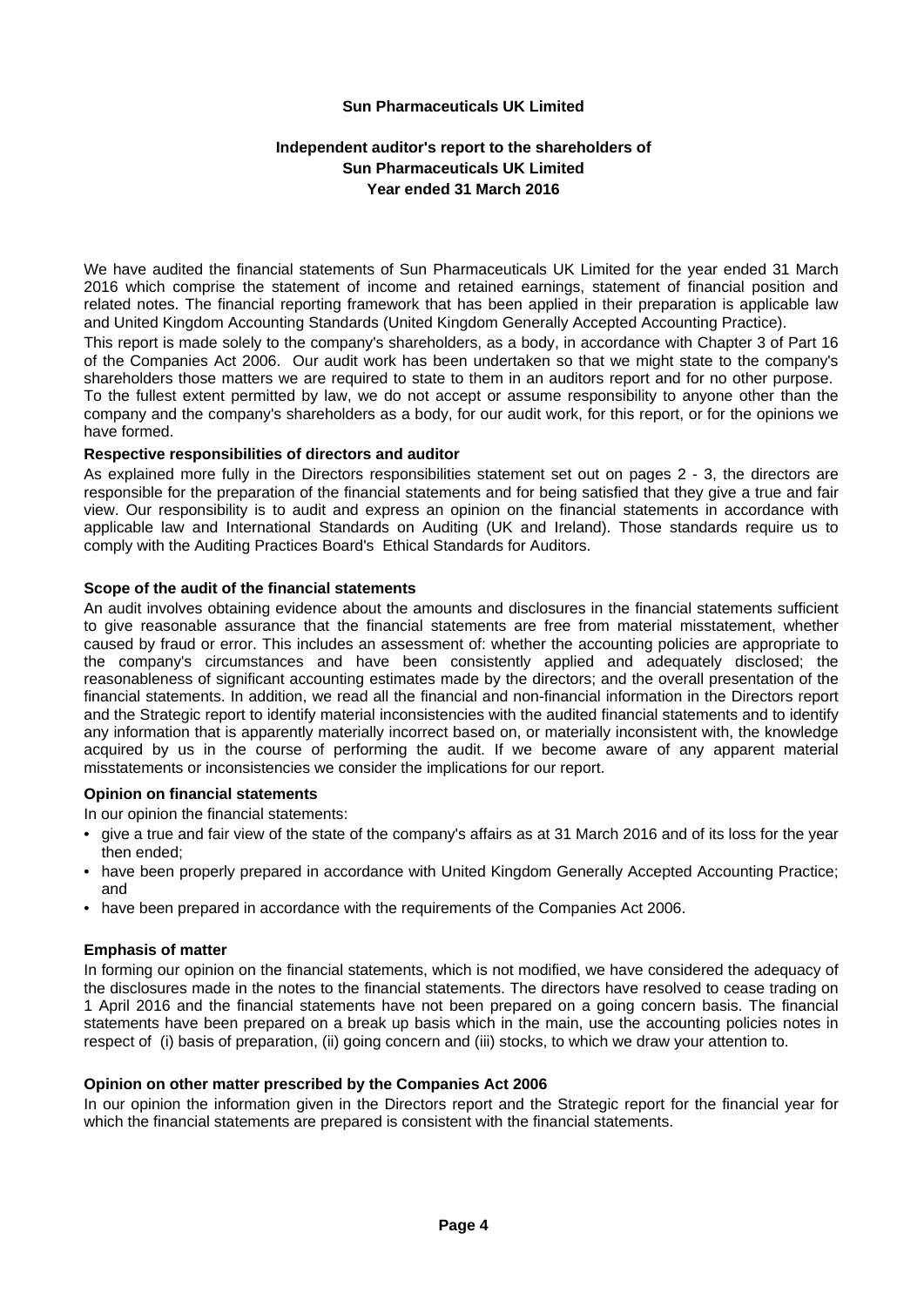# **Independent auditor's report to the shareholders of Sun Pharmaceuticals UK Limited (continued) Year ended 31 March 2016**

## **Matters on which we are required to report by exception**

We have nothing to report in respect of the following matters where the Companies Act 2006 requires us to report to you if, in our opinion:

- adequate accounting records have not been kept, or returns adequate for our audit have not been received from branches not visited by us; or
- the financial statements are not in agreement with the accounting records and the returns; or
- certain disclosures of directors remuneration specified by law are not made; or
- we have not received all the information and explanations we require for our audit.

Bharatkumar L Shah (senior statutory auditor)

For and on behalf of Anderson Shaw Chartered Certified Accountants and Statutory Auditors Scottish Provident House 76 - 80 College Road Harrow Middlesex HA1 1BQ

11 May 2016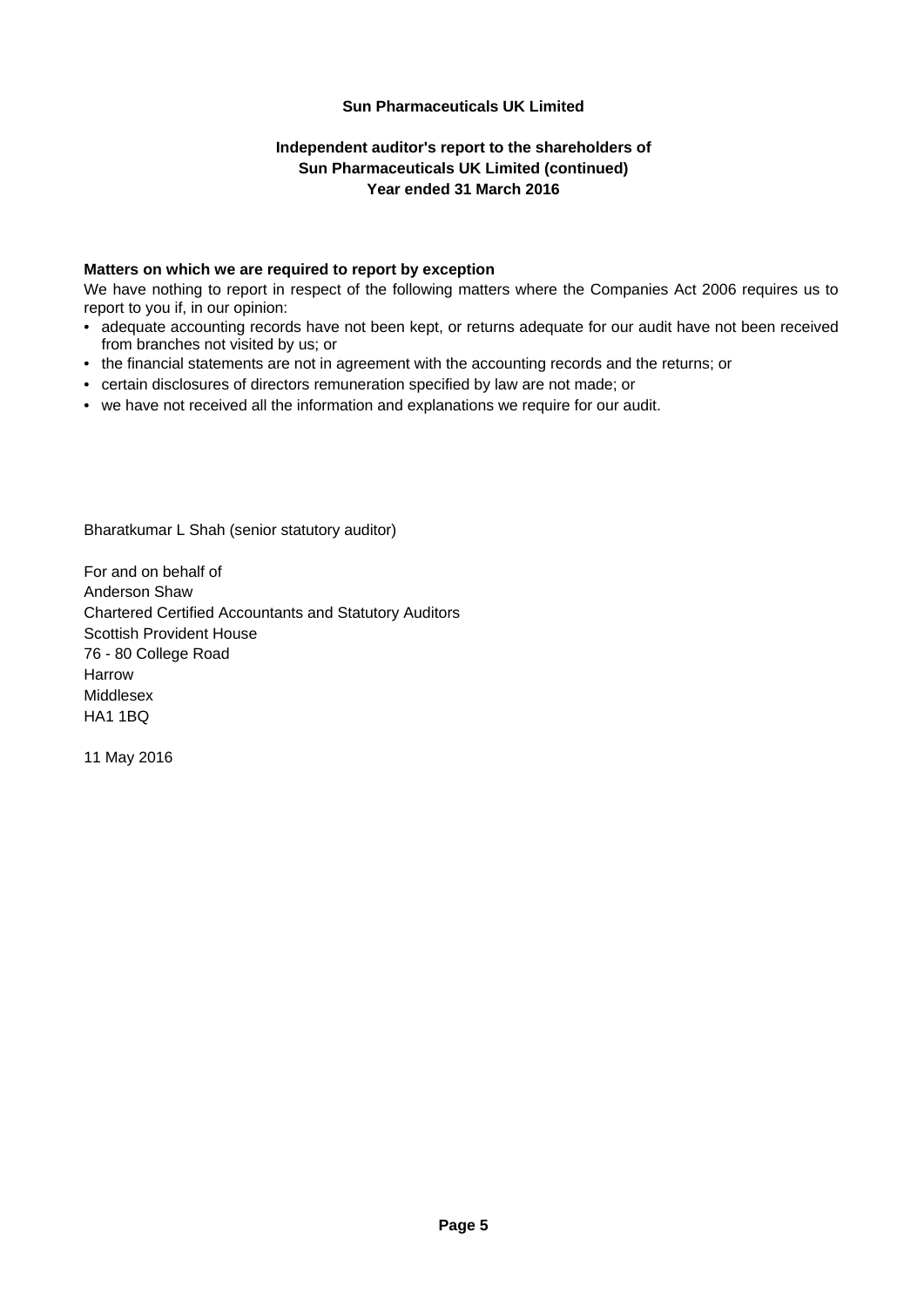# **Statement of income and retained earnings Year ended 31 March 2016**

|                                                                        |             | 2016                 | 2015                 |
|------------------------------------------------------------------------|-------------|----------------------|----------------------|
|                                                                        | <b>Note</b> | £                    | £                    |
| <b>Turnover</b>                                                        | 3           | 3,343,387            | 6,460,413            |
| Cost of sales                                                          |             | (2,613,712)          | (5,365,311)          |
| <b>Gross profit</b>                                                    |             | 729,675              | 1,095,102            |
| <b>Distribution costs</b>                                              |             | (43,008)             | (134, 757)           |
| Administrative expenses<br>Other operating income                      | 4           | (928, 283)<br>48,000 | (766, 078)<br>48,000 |
| <b>Operating (loss)/profit</b>                                         | 5           | (193, 616)           | 242,267              |
| Other interest receivable and similar income                           | 8           | 663                  | 671                  |
| Interest payable and similar charges                                   | 9           | (17, 384)            |                      |
| (Loss)/profit on ordinary activities before taxation                   |             | (210, 337)           | 242,938              |
| Tax on (loss)/profit on ordinary activities                            | 10          |                      | (141)                |
| (Loss)/profit for the financial year and total<br>comprehensive income |             | (210, 337)           | 242,797              |
| Accumulated losses at the start of the year                            |             | (912, 984)           | (1, 155, 781)        |
| Accumulated losses at the end of the year                              |             | (1, 123, 321)        | (912, 984)           |

All activities of the company have been discontinued as of 1 April 2016.

**The notes on pages 8 to 15 form part of these financial statements.**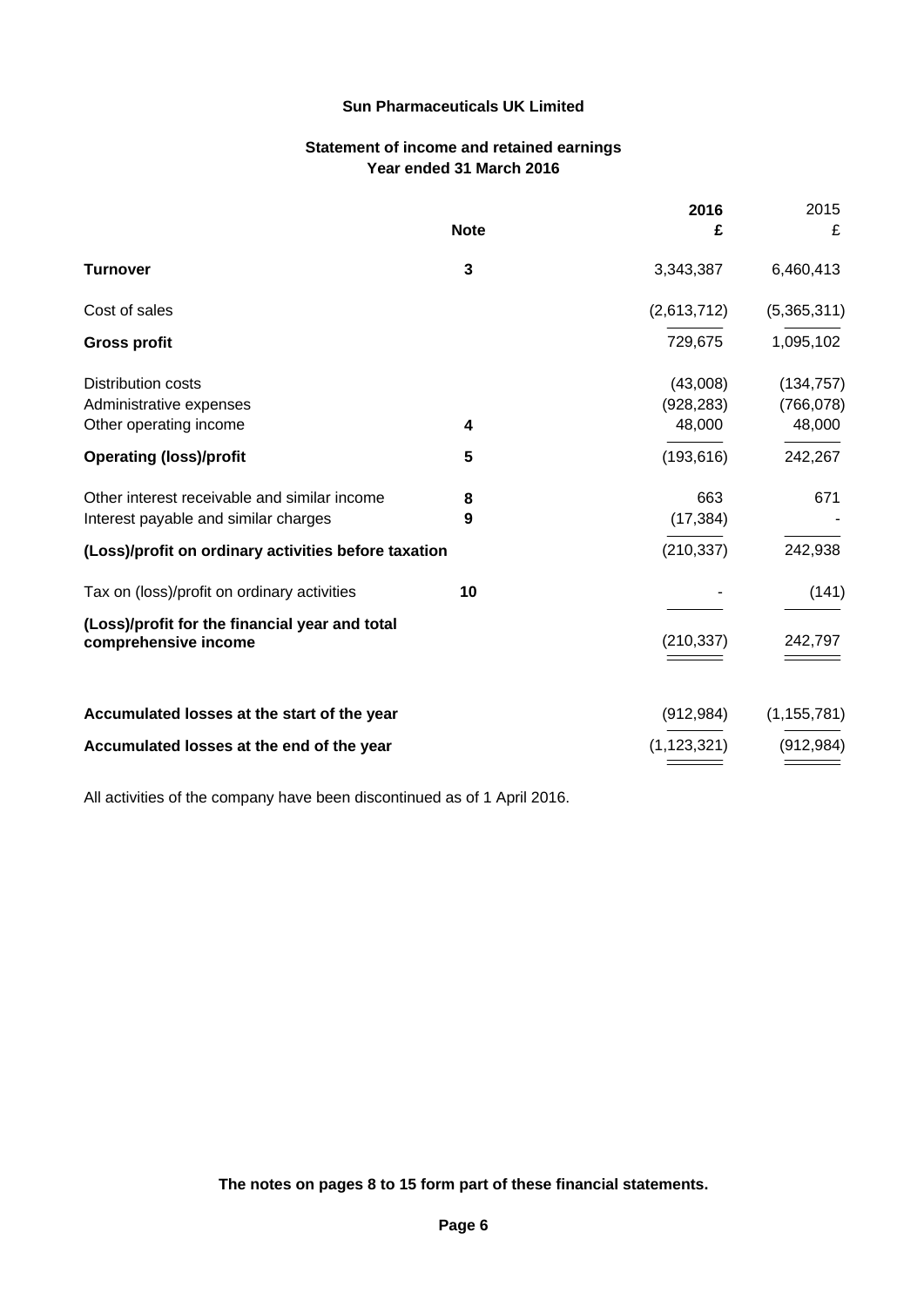# **Statement of financial position 31 March 2016**

|                                                          | 2016        |                | 2015          |             |            |
|----------------------------------------------------------|-------------|----------------|---------------|-------------|------------|
|                                                          | <b>Note</b> | £              | £             | £           | £          |
| <b>Fixed assets</b>                                      |             |                |               |             |            |
| Tangible assets                                          | 11          |                |               | 1,490       |            |
|                                                          |             |                |               |             | 1,490      |
| <b>Current assets</b>                                    |             |                |               |             |            |
| <b>Stocks</b>                                            | $12 \,$     | 571,382        |               | 924,696     |            |
| Debtors                                                  | 13          | 974,656        |               | 3,633,745   |            |
| Cash at bank and in hand                                 |             | 969,540        |               | 585,579     |            |
|                                                          |             | 2,515,578      |               | 5,144,020   |            |
| <b>Creditors: amounts falling due</b><br>within one year |             | 14 (3,637,899) |               | (6,057,494) |            |
| <b>Net current liabilities</b>                           |             |                | (1, 122, 321) |             | (913, 474) |
| <b>Total assets less current liabilities</b>             |             |                | (1, 122, 321) |             | (911, 984) |
| <b>Net liabilities</b>                                   |             |                | (1, 122, 321) |             | (911, 984) |
| <b>Capital and reserves</b>                              |             |                |               |             |            |
| Called up share capital                                  | 16          |                | 1,000         |             | 1,000      |
| Profit and loss account                                  |             |                | (1, 123, 321) |             | (912, 984) |
| <b>Shareholders deficit</b>                              |             |                | (1, 122, 321) |             | (911, 984) |

These financial statements were approved by the board of directors and authorised for issue on 10 May 2016, and are signed on behalf of the board by:

Neeraj Sharma Director

Company registration number: 05485056

**The notes on pages 8 to 15 form part of these financial statements.**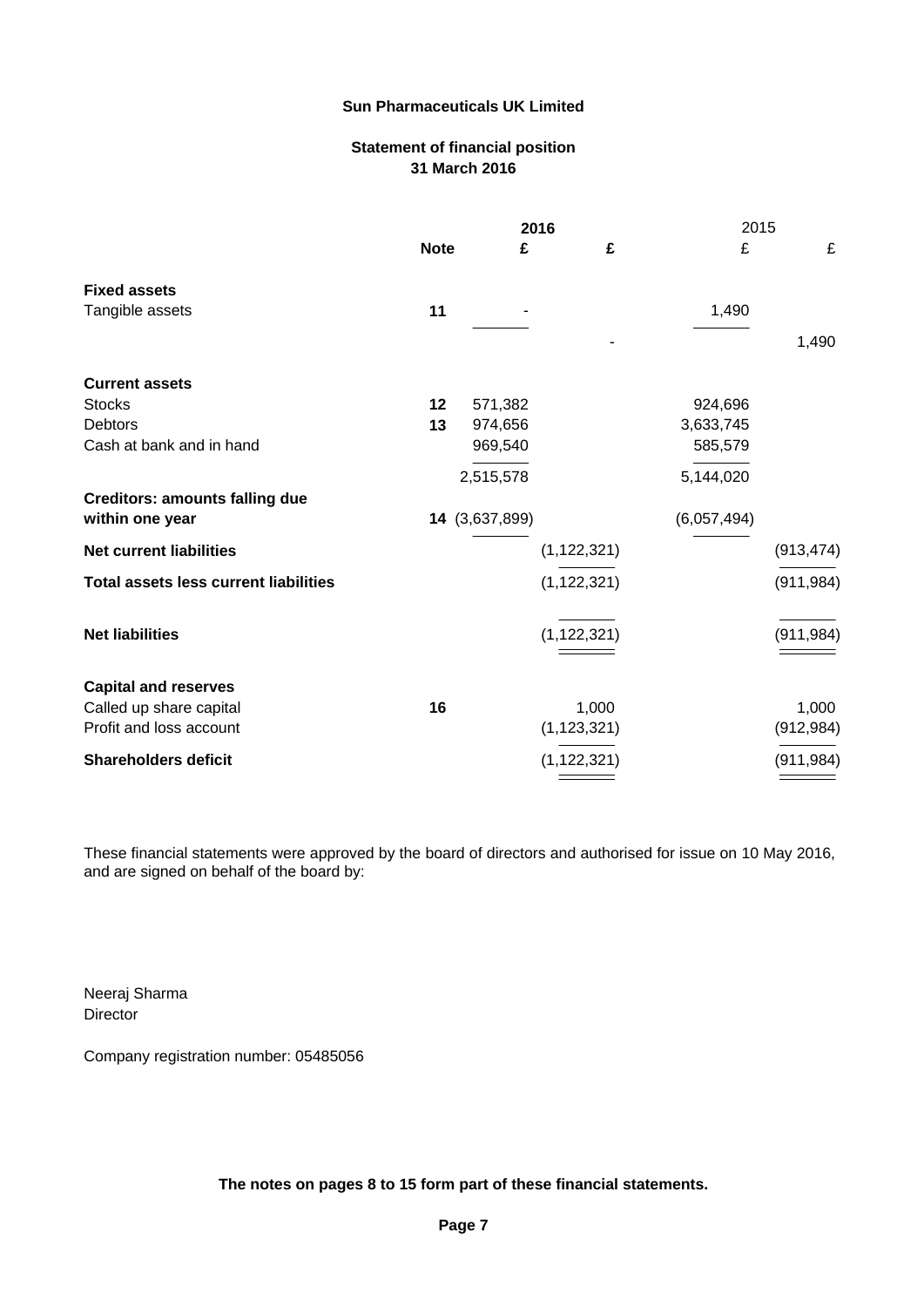## **Notes to the financial statements Year ended 31 March 2016**

## **1. Statement of compliance**

These financial statements have been prepared in compliance with FRS 102, 'The Financial Reporting Standard applicable in the UK and the Republic of Ireland' taking into account that as the company is not a going concern, the break up basis of accounting has been applied as stated in note 2 - accounting policies.

## **2. Accounting policies**

### **Basis of preparation**

As set out in the Directors' report, due to the company ceasing to trade, the directors have decided to prepare the financial statements on a basis other than that of a going concern. The financial statements have been prepared on a breakup basis at the year end. In adopting the break up basis at the year end the following policies and procedures were implemented.

- at 31 March 2016 all fixed assets are considered as realisable, hence reclassified as current assets
- all assets have been disclosed at values at which they are expected to be realised
- all liabilities reflect the full amount at which they are expected to materialise

The financial statements are prepared in sterling, which is the functional currency of the entity.

### **Going concern**

The company has made the decision to cease trading and will transfer the remaining business to a fellow subsidiary company effective 1 April 2016. As the company is insolvent, the directors consider it inappropriate to prepare the financial statements on a going concern basis and therefore the directors have prepared these financial statements on a break-up basis as set out above under the basis of preparation.

## **Transition to FRS 102**

The entity transitioned from previous UK GAAP to FRS 102 as at 1 April 2014. Details of how FRS 102 has affected the reported financial position and financial performance is given in note 20.

### **Disclosure exemptions**

In preparing the financial statements of the company, advantage has been taken of the following disclosure exemptions available in FRS 102:

- No cash flow statement has been presented.

## **Turnover**

Turnover is measured at the fair value of the consideration received or receivable for goods supplied and services rendered, net of discounts and Value Added Tax.

Revenue from the sale of goods is recognised when the significant risks and rewards of ownership have transferred to the buyer, usually on despatch of the goods; the amount of revenue can be measured reliably; it is probable that the associated economic benefits will flow to the entity and the costs incurred or to be incurred in respect of the transactions can be measured reliably.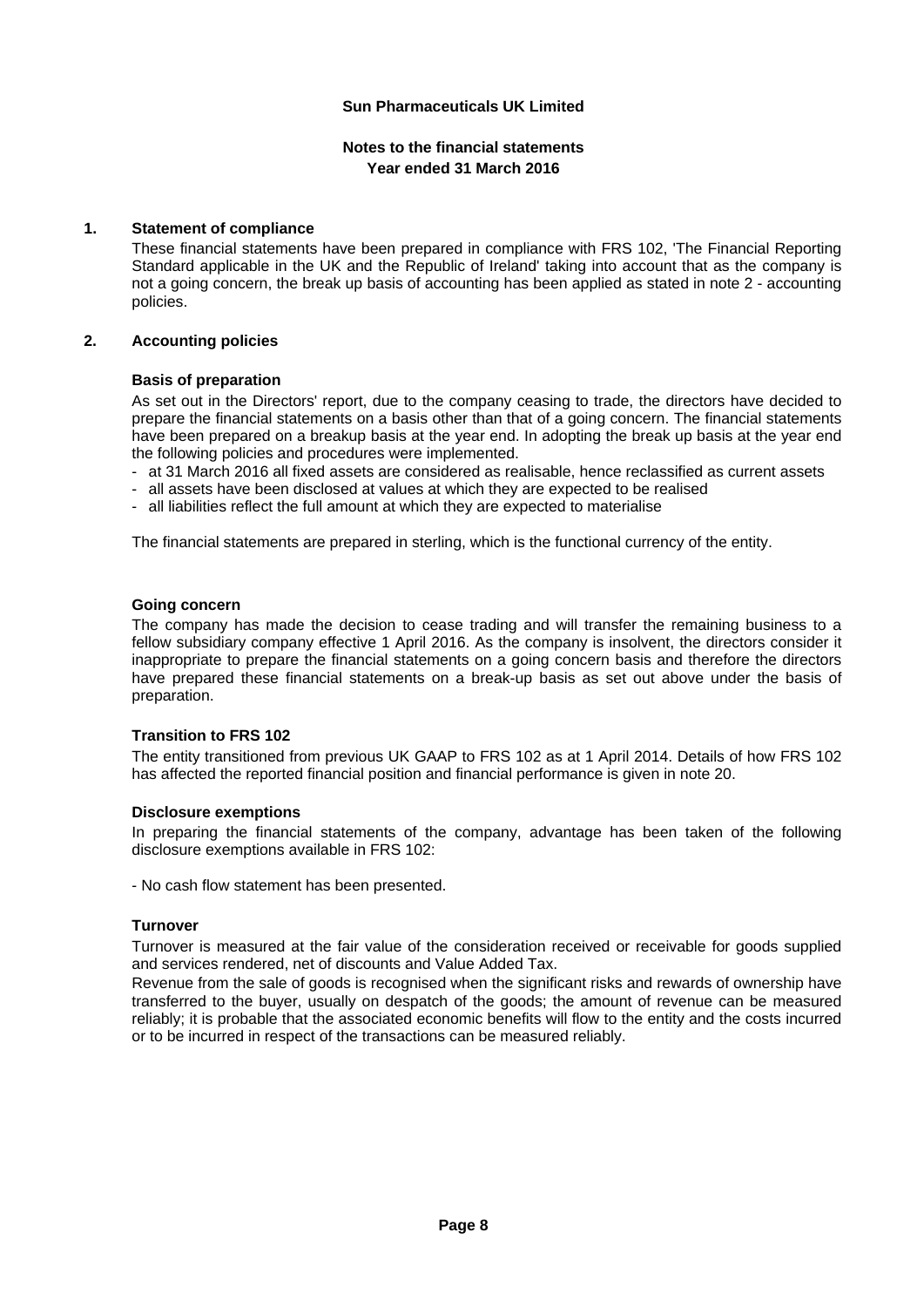## **Notes to the financial statements (continued) Year ended 31 March 2016**

### **Taxation**

The taxation expense represents the aggregate amount of current and deferred tax recognised in the reporting period. Tax is recognised in the statement of comprehensive income, except to the extent that it relates to items recognised in other comprehensive income or directly in capital and reserves. In this case, tax is recognised in other comprehensive income or directly in capital and reserves, respectively.

Current tax is recognised on taxable profit for the current and past periods. Current tax is measured at the amounts of tax expected to pay or recover using the tax rates and laws that have been enacted or substantively enacted at the reporting date.

Deferred tax is recognised in respect of all timing differences at the reporting date. Unrelieved tax losses and other deferred tax assets are recognised to the extent that it is probable that they will be recovered against the reversal of deferred tax liabilities or other future taxable profits. Deferred tax is measured using the tax rates and laws that have been enacted or substantively enacted by the reporting date that are expected to apply to the reversal of the timing difference.

#### **Foreign currencies**

Foreign currency transactions are initially recorded in the functional currency, by applying the spot exchange rate as at the date of the transaction. Monetary assets and liabilities denominated in foreign currencies are translated at the exchange rate ruling at the reporting date, with any gains or losses being taken to the profit and loss account.

### **Tangible assets**

Tangible assets are initially recorded at cost, and are subsequently stated at cost less any accumulated depreciation and impairment losses.

As set out in the basis of preparation the directors have decided to prepare the financial statements on a basis other than that of a going concern. Accordingly all tangible assets have been classified as current assets valued at the amounts realised post year end.

### **Depreciation**

Depreciation is calculated so as to write off the cost or valuation of an asset, less its residual value, over the useful economic life of that asset as follows:

Fittings fixtures and equipment - 25% straight line

If there is an indication that there has been a significant change in depreciation rate, useful life or residual value of tangible assets, the depreciation is revised prospectively to reflect the new estimates.

### **Impairment**

A review for indicators of impairment is carried out at each reporting date, with the recoverable amount being estimated where such indicators exist. Where the carrying value exceeds the recoverable amount, the asset is impaired accordingly. Prior impairments are also reviewed for possible reversal at each reporting date.

When it is not possible to estimate the recoverable amount of an individual asset, an estimate is made of the recoverable amount of the cash-generating unit to which the asset belongs. The cash-generating unit is the smallest identifiable group of assets that includes the asset and generates cash inflows that are largely independent of the cash inflows from other assets or groups of assets.

#### **Stocks**

As set out in the basis of preparation the directors have decided to prepare the financial statements on a basis other than that of a going concern vis break up basis. In respect of the year ended 31 March 2016, all stocks have been valued at the amounts realised post year end and not at cost.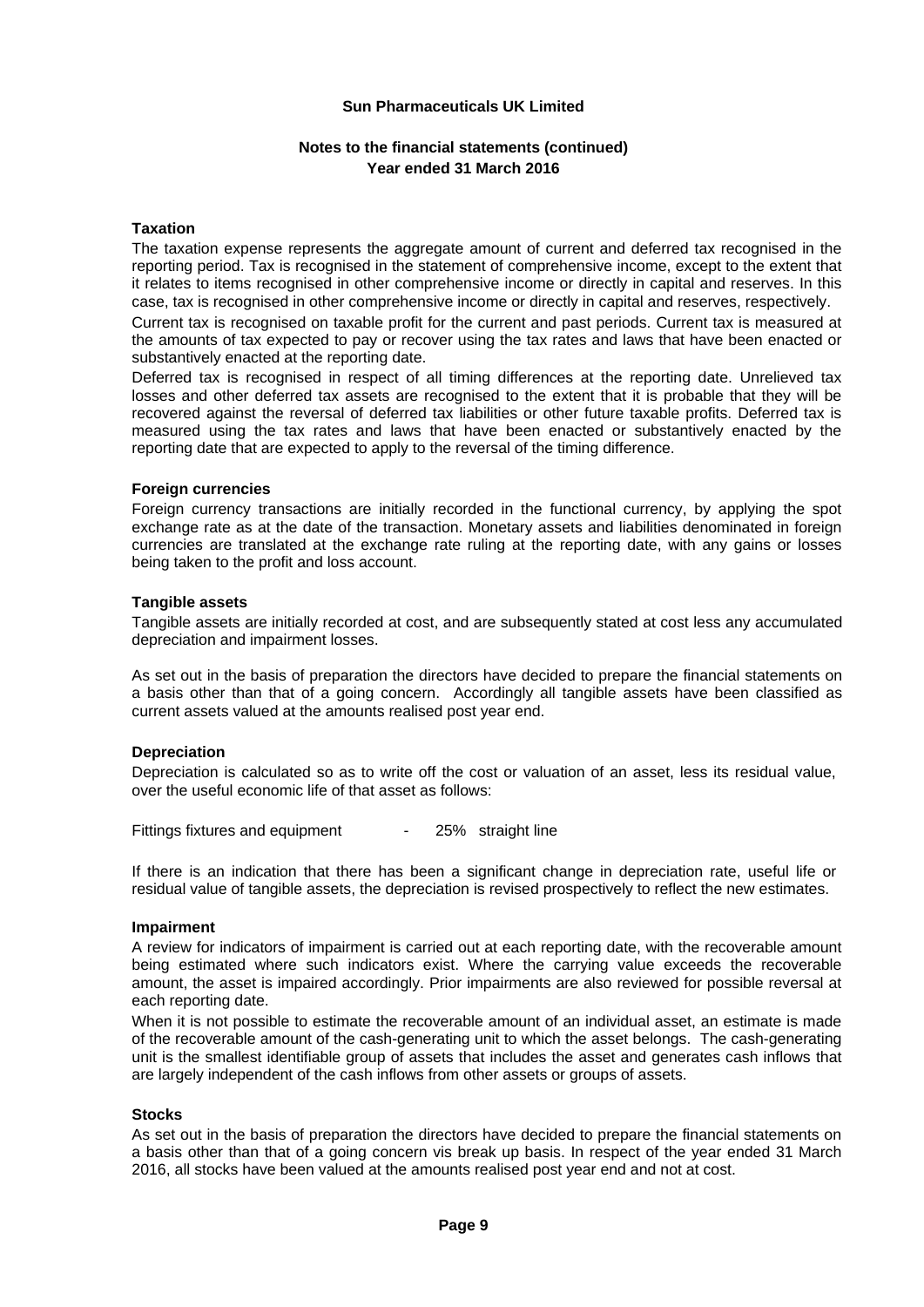## **Notes to the financial statements (continued) Year ended 31 March 2016**

### **Pensions**

The company does not operate any pension plans, but makes defined contributions to the personal pension arrangements of its directors and employees. The amounts charged to the profit and loss account in respect of pension costs are the contributions payable in the year. Differences between contributions payable in the year and contributions actually paid are shown as either other creditors or other debtors in the balance sheet.

## **3. Turnover**

Turnover arises from:

|                                      | 2016      | 2015      |
|--------------------------------------|-----------|-----------|
|                                      |           | £         |
| Sale of goods                        | 3,295,778 | 6,437,760 |
| Distributing license fees receivable | 47.609    | 22,653    |
|                                      | 3,343,387 | 6,460,413 |
|                                      |           |           |

The turnover is attributable to the one principal activity of the company. An analysis of turnover by the geographical markets that substantially differ from each other is given below:

### **Geographical markets**

|        | 2016      | 2015      |
|--------|-----------|-----------|
|        | £         | £         |
| UK     | 3,144,518 | 6,311,514 |
| Europe | 198,869   | 148,899   |
|        | 3,343,387 | 6,460,413 |
|        |           |           |

### **4. Other operating income**

|                        | 2016   | 2015   |
|------------------------|--------|--------|
|                        |        | £      |
| Other operating income | 48,000 | 48,000 |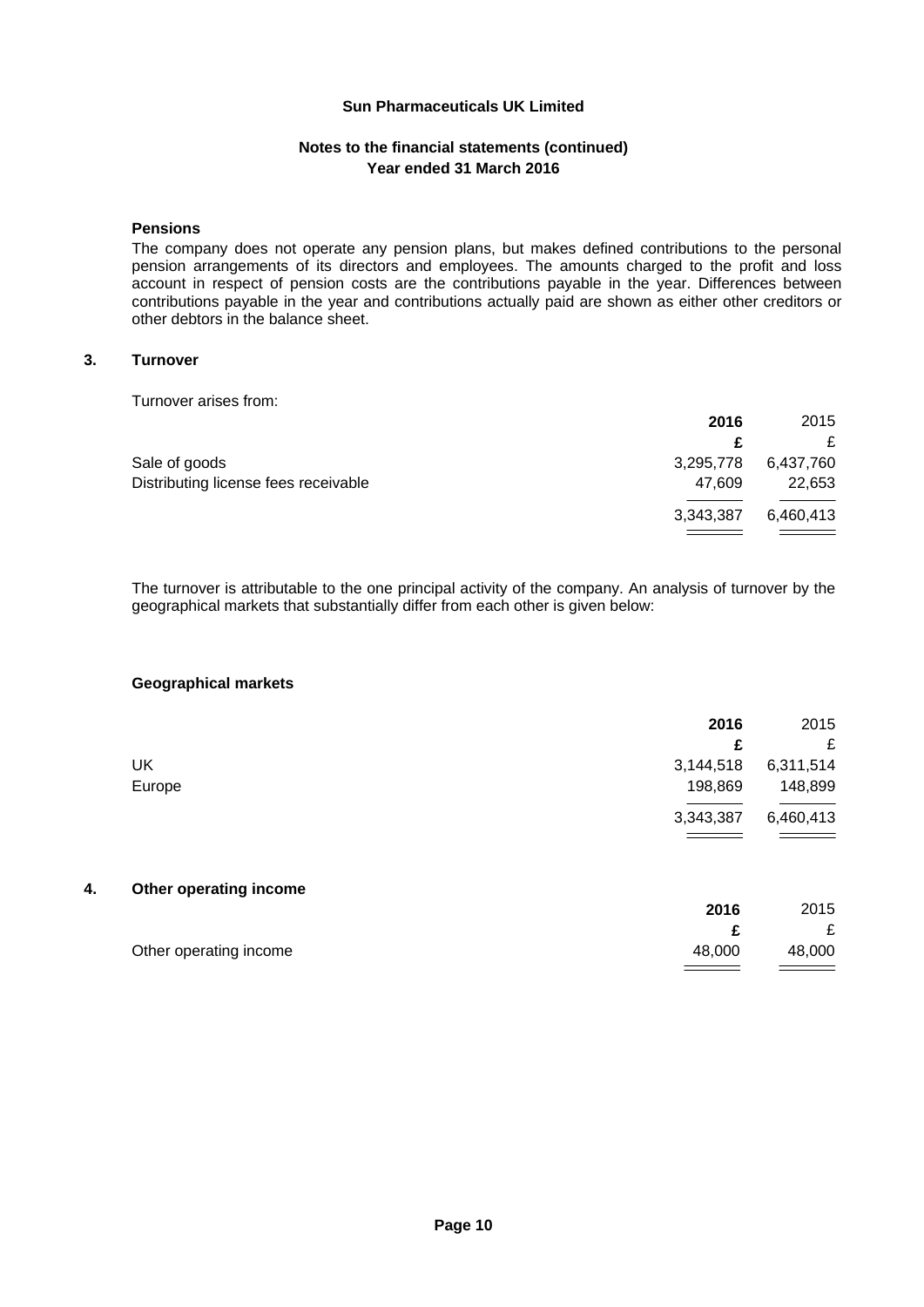## **Notes to the financial statements (continued) Year ended 31 March 2016**

## **5. Operating (loss)/profit**

Operating (loss)/profit is stated after charging/(crediting):

|                                                        | 2016   | 2015    |
|--------------------------------------------------------|--------|---------|
|                                                        |        |         |
| Depreciation of tangible assets                        | 854    | 734     |
| Foreign exchange differences - loss / (gain)           | 10,167 | (8,328) |
| Defined pension contribution plans expense             | 52.063 | 57,368  |
| Fees payable for the audit of the financial statements | 11.580 | 10.525  |

### **6. Staff costs**

The average number of persons employed by the company during the year, including the directors, amounted to:

|       | 2016 | 2015 |
|-------|------|------|
| Total |      | 8    |
|       |      |      |

The aggregate payroll costs incurred during the year were:

|                       | 2016    | 2015    |
|-----------------------|---------|---------|
|                       | £       | £       |
| Wages and salaries    | 448,730 | 408,245 |
| Social security costs | 46.446  | 49,070  |
| Other pension costs   | 52,063  | 57,368  |
|                       | 547,239 | 514,683 |
|                       |         |         |

Above includes staff redundancy payments amounting to £126,041 resulting from relocation of operations.

The pension costs charged in the financial statements represent the contribution payable by the company during the year.

# **7. Directors remuneration**

The directors aggregate remuneration in respect of qualifying services was:

|                                                                            | 2016   | 2015    |
|----------------------------------------------------------------------------|--------|---------|
|                                                                            |        |         |
| Remuneration                                                               | 75.397 | 142.221 |
| Company contributions to pension schemes in respect of qualifying services | 6.793  | 15.968  |
|                                                                            | 82.190 | 158.189 |
|                                                                            |        |         |

During the year, the company contributed to one of the director's defined contribution personal pension scheme.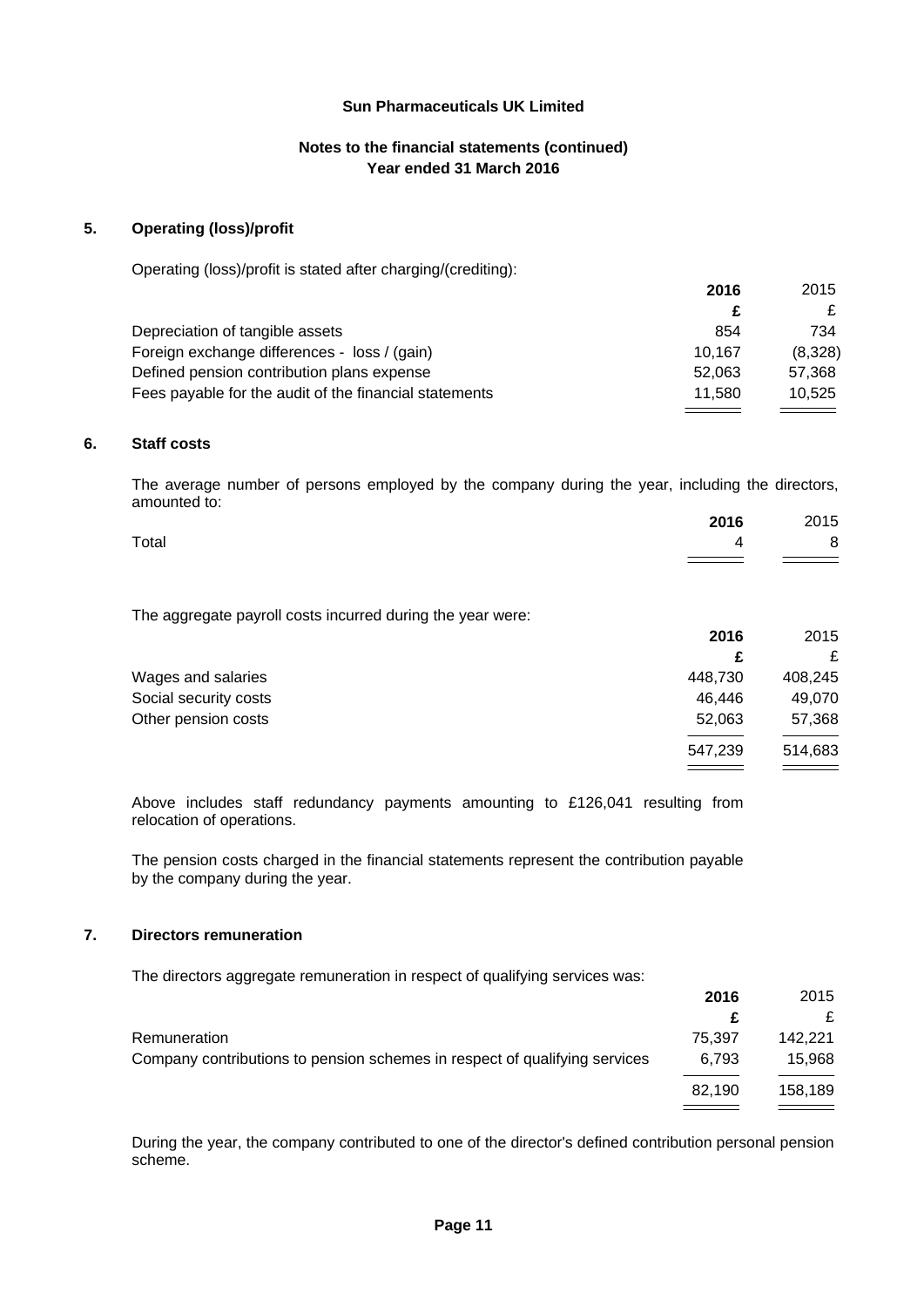## **Notes to the financial statements (continued) Year ended 31 March 2016**

### **8. Other interest receivable and similar income**

|     |                                             | 2016   | 2015 |
|-----|---------------------------------------------|--------|------|
|     |                                             | £      | £    |
|     | <b>Bank deposits</b>                        | 663    | 671  |
|     |                                             |        |      |
| 9.  | Interest payable and similar charges        |        |      |
|     |                                             | 2016   | 2015 |
|     |                                             | £      | £    |
|     | Loans from group undertakings               | 17,384 |      |
| 10. | Tax on (loss)/profit on ordinary activities |        |      |
|     | Major components of tax expense             |        |      |
|     |                                             | 2016   | 2015 |
|     |                                             | £      | £    |
|     | <b>Current tax:</b>                         |        |      |
|     | UK current tax expense                      |        | 141  |
|     | Tax on (loss)/profit on ordinary activities |        | 141  |
|     |                                             |        |      |

## **Reconciliation of tax expense**

The tax assessed on the (loss)/profit on ordinary activities for the year is higher than (2015: lower than) the standard rate of corporation tax in the UK of 20% (2015: 21%).

A reconciliation is given below:

|                                                         | 2016       | 2015      |
|---------------------------------------------------------|------------|-----------|
|                                                         | £          | £         |
| (Loss)/profit on ordinary activities before taxation    | (210, 337) | 242,938   |
|                                                         |            |           |
| (Loss)/profit on ordinary activities by rate of tax     | (42,067)   | 51,017    |
| Effect of expenses not deductible for tax purposes      | 84         | 211       |
| Utilisation of tax losses                               |            | (51, 140) |
| Unrelieved tax losses                                   | 41,812     |           |
| Depreciation for period in excess of capital allowances | 171        | 53        |
| Tax on (loss)/profit on ordinary activities             |            | 141       |
|                                                         |            |           |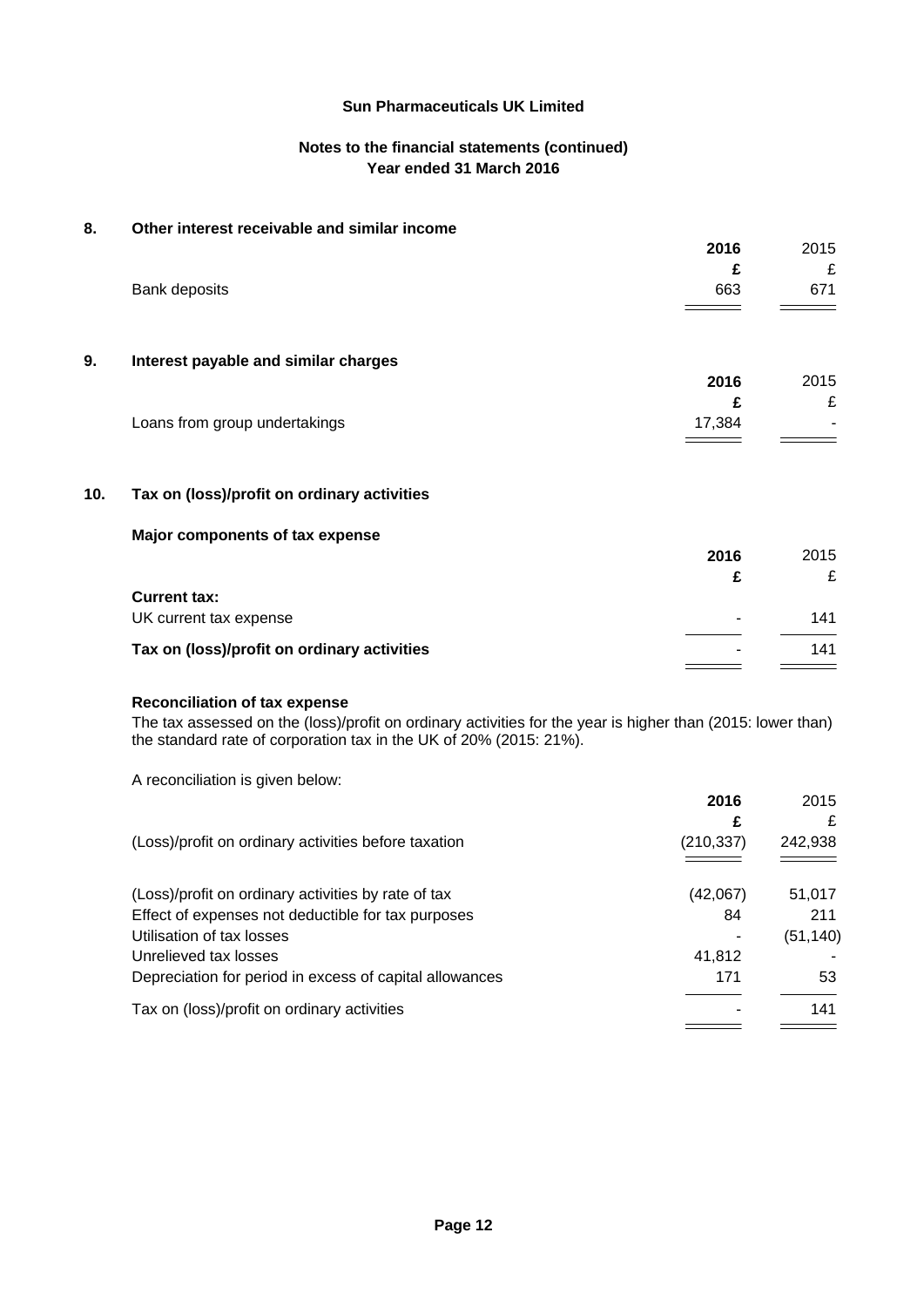## **Notes to the financial statements (continued) Year ended 31 March 2016**

## **11. Tangible assets**

|                        | Fixtures,    |
|------------------------|--------------|
|                        | fittings and |
|                        | equipment    |
|                        | £            |
| Cost                   |              |
| At 1 April 2015        | 20,511       |
| <b>Disposals</b>       | (17, 994)    |
| Reclassify             | (2, 517)     |
| At 31 March 2016       |              |
| <b>Depreciation</b>    |              |
| At 1 April 2015        | 19,021       |
| Charge for the year    | 854          |
| <b>Disposals</b>       | (17, 994)    |
| Reclassify             | (1,881)      |
| At 31 March 2016       |              |
| <b>Carrying amount</b> |              |
| At 31 March 2016       |              |
| At 31 March 2015       | 1,490        |
|                        |              |

# **12. Stocks**

|                | 2016    | 2015    |
|----------------|---------|---------|
|                |         | E       |
| Finished goods | 571,382 | 924,696 |

All stocks at 31 March 2016 have been valued at realisable value based on confirmed sales to a fellow subsidiary company subsequent to the year end. On this basis, stocks at 31 March 2016 are higher than cost by £128,525.

# **13. Debtors**

|                                | 2016    | 2015      |
|--------------------------------|---------|-----------|
|                                |         | £         |
| Trade debtors                  | 963,658 | 3,589,088 |
| Prepayments and accrued income | ۰       | 39,531    |
| Other debtors                  | 10.998  | 5,126     |
|                                | 974.656 | 3,633,745 |
|                                |         |           |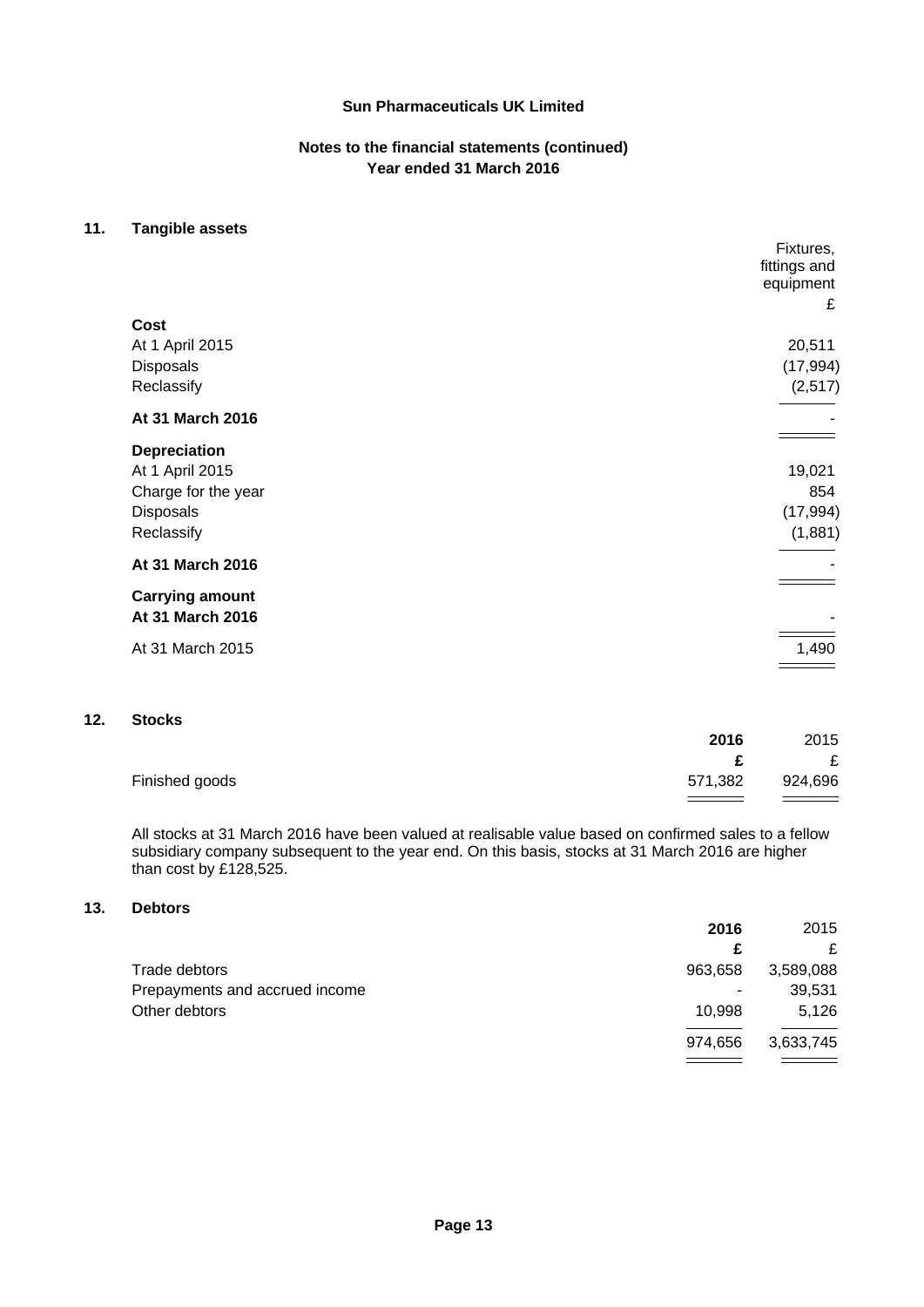## **Notes to the financial statements (continued) Year ended 31 March 2016**

## **14. Creditors: amounts falling due within one year**

|                                    | 2016      | 2015      |
|------------------------------------|-----------|-----------|
|                                    | £         | £         |
| Trade creditors                    | 2,057,097 | 3,733,568 |
| Amounts owed to group undertakings | 1,017,383 |           |
| Accruals and deferred income       | 538,538   | 1,932,578 |
| Corporation tax                    |           | 141       |
| Social security and other taxes    | 24,881    | 388,048   |
| Other creditors                    |           | 3,159     |
|                                    | 3,637,899 | 6,057,494 |
|                                    |           |           |

The loan from the parent company (group undertakings) is unsecured and bears interest at commercial rates.

## **15. Employee benefits**

# **Defined pension contribution plans**

The amount recognised in profit or loss in relation to defined contribution plans was £52,063 (2015:£57,368).

## **16. Called up share capital**

### **Authorised share capital**

|                                       | 2016  |        | 2015  |        |
|---------------------------------------|-------|--------|-------|--------|
|                                       | No    | £      | No    | £      |
| Ordinary shares shares of £10.00 each | 1,000 | 10.000 | 1.000 | 10,000 |
| Issued, called up and fully paid      |       |        |       |        |
|                                       | 2016  |        | 2015  |        |
|                                       | No    | £      | No    | £      |
| Ordinary shares shares of £10.00 each | 100   | 1.000  | 100   | 1,000  |

# **17. Events after the end of the reporting period**

Subsequent to the balance sheet date, on 1 April 2016, the Company transferred its business including some of the assets and liabilities to a fellow subsidiary company and ceased trading activities.